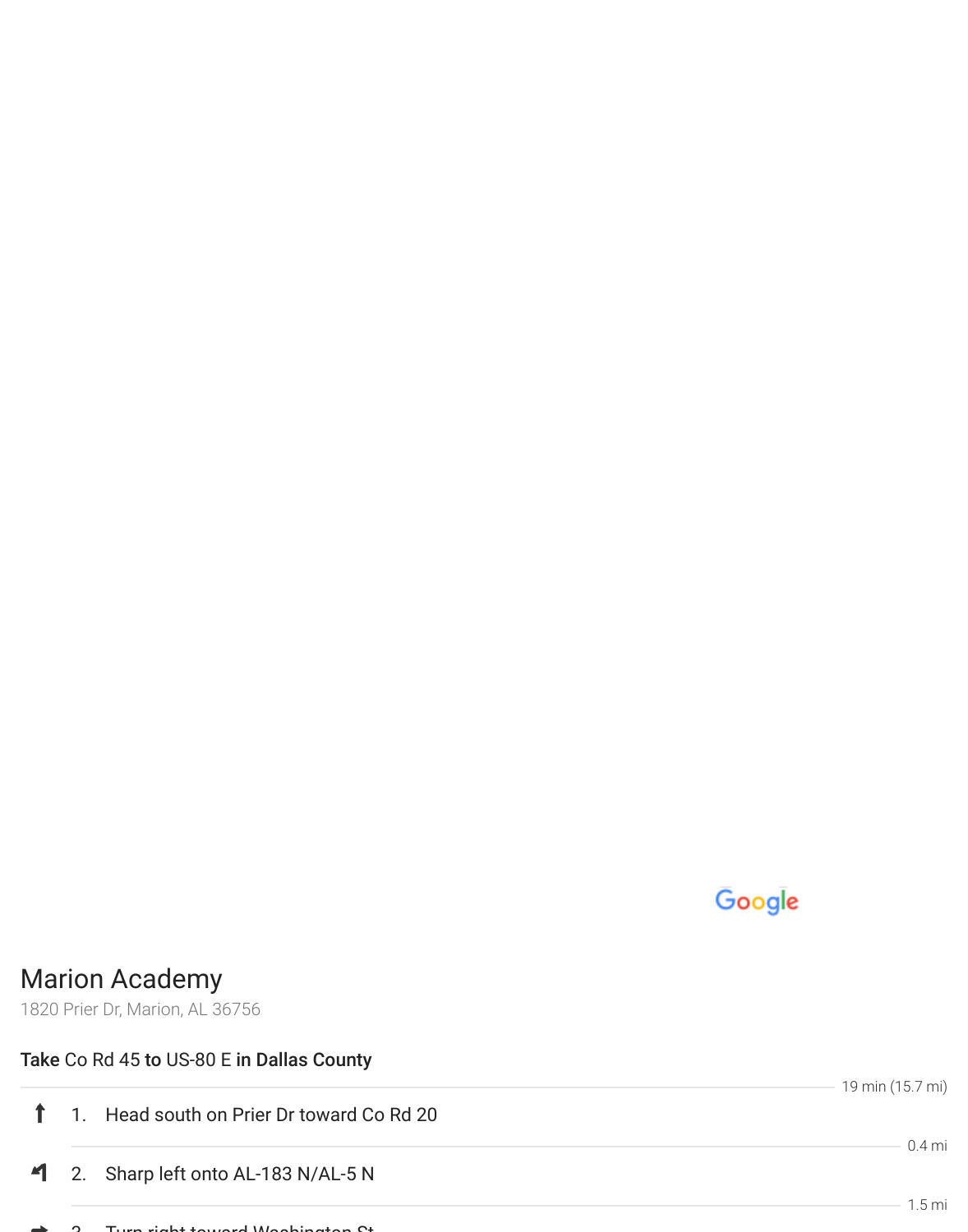| $\mathbf{r}$ |     | 3. Turn right toward washington St                                   |                     |
|--------------|-----|----------------------------------------------------------------------|---------------------|
| r            |     | 4. Turn right onto Washington St                                     | 453 ft              |
| T            |     | 5. Continue onto Co Rd 45                                            | $0.4$ mi            |
|              |     |                                                                      | 13.3 mi             |
|              |     | Follow US-80 E to AL-97 S in Lowndesboro                             |                     |
| ↰            |     | 6. Turn left onto US-80 E                                            | 46 min (42.1 mi)    |
| r            |     | 7. Turn right to stay on US-80 E                                     | 12.1 mi<br>30.0 mi  |
|              | ₹   | Turn right onto AL-97 S<br>8.                                        |                     |
|              |     |                                                                      | 22 min (19.2 mi)    |
|              |     | Turn left onto US-31 N<br>9.                                         | 2 min (1.5 mi)      |
|              |     | Follow AL-97 S to US-331 N in Crenshaw County                        |                     |
| Г            |     | 10. Turn right onto AL-97 S                                          | 10 min (9.0 mi)     |
| ┑            | 11. | Turn left onto Meriwether Rd/Old Meriwether Trail                    | 9.0 mi<br>456 ft    |
|              |     | 12. Continue straight onto US-331 N                                  |                     |
|              |     |                                                                      | 54 s (0.6 mi)       |
|              |     | Take Lapine Hwy, W Helicon Rd and County Rd 1101 to US-231 S in Troy | 31 min (25.4 mi)    |
| r            |     | 13. Turn right onto Meriwether Trail                                 | $1.2 \text{ mi}$    |
| r            |     | 14. Turn right onto Lapine Hwy                                       |                     |
| 7            |     | 15. Turn left onto W Helicon Rd                                      | 5.3 mi              |
| C            |     | 16. Slight right onto E Helicon Rd                                   | 2.5 <sub>mi</sub>   |
| ↰            | 17. | Turn left onto Cty Rd 66/Shady Grove Rd                              | 2.0 <sub>mi</sub>   |
|              |     | Continue to follow Cty Rd 66                                         |                     |
|              |     |                                                                      | $1.5 \,\mathrm{mi}$ |